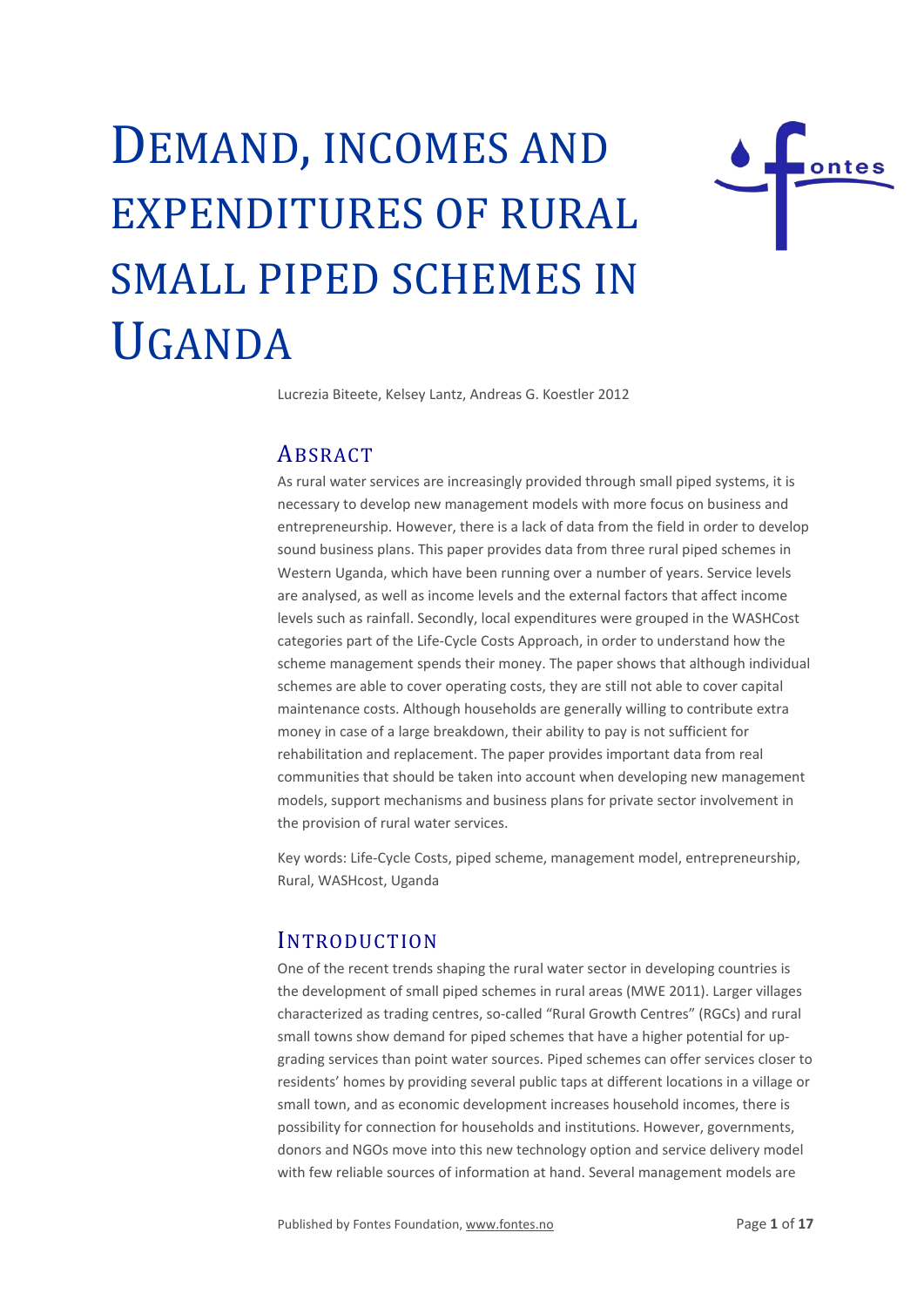being tested in Uganda, but so far none has been officially promoted or backed up with policy guidelines (Koestler and Jangeyanga 2012a). At the same time, it is difficult to make decisions on management models without consistent data from the water schemes on incomes, expenditures and cost categories. This paper will present the data from three small piped schemes in Western Uganda over a period of three years in order to shed light on some of the most pressing questions when it comes to sustainability of small piped schemes: are schemes able to cover operating costs based on local revenue? What external factors influence income levels? Are schemes able to pay for large repairs and re-investments, and if not, is the community willing and/or able to contribute?

After an outline of the methodology, the paper will first describe the communities and technology options more in detail, and then look at levels of consumption with a link to the levels of service actually provided. The paper will then present an analysis of the data from the villages with regards to incomes and expenditures grouped in WASHCost categories (see below). Finally, the paper will draw some conclusions that can be helpful for governments, policymakers, the private sector and NGOs in planning sustainable water supply schemes.

# **METHODOLOGY**

#### THE LIFE-CYCLE COST APPROACH

Currently, many water scheme improvement methods are valued based on initial start-up costs only. Life-cycle cost tracking is a method utilized by the International Research Centre on water supply, sanitation, and hygiene, hereby known as IRC, that includes all aspects of water service delivery like operation, rehabilitation, and replacement. Both hardware and software components are included in the total costs. This approach refers to all costs required to ensure indefinite water service to a specific population in a determined region (Moriarty et al 2010).

Life-cycle costs represent the aggregate costs of ensuring delivery of adequate, equitable and sustainable WASH services to a population in a specified area (IRC 2011). These costs include the construction and maintenance of systems in the short and longer term, taking into account the need for hardware and software, operation and maintenance, capital maintenance, any cost of capital, and the need for direct and indirect support, including source protection, training and capacity development, planning and institutional pro-poor support.

The delivery of sustainable services requires that financial systems are in place to ensure that infrastructure can be renewed and replaced at the end of its useful life, and to deliver timely breakdown repairs, along with the capacity to extend delivery systems and improve service delivery in response to changes in demand. This is the 'life-cycle' at the heart of this approach – what is needed to build, sustain, repair and renew a water (or sanitation) system through the whole of its cycle of use. Whereas data with cost details on these categories from organisations and governments can be extracted from their accountability systems, data from the individual water schemes is scarcer and rarely collected. However, since most of the operation costs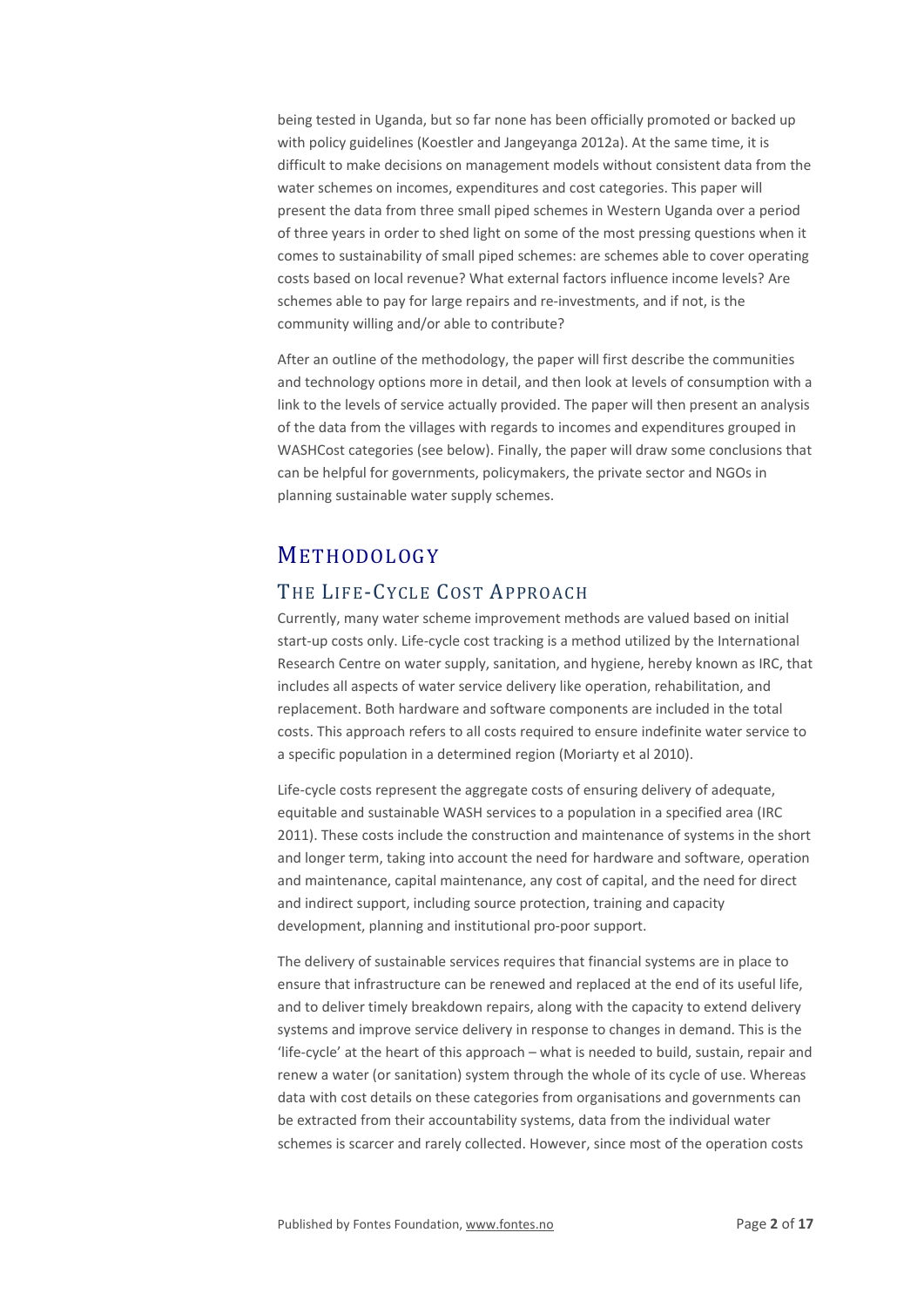and also some of the capital costs and capital maintenance costs happen at community level, this data is key for any life cycle cost analysis.

The term 'life-cycle' in this context does not refer to conventional 'cradle-to-grave' system analysis, but indicates that in a sustainable system, the costs follow a cycle, from initial capital investment, to operation and minor maintenance, to capital maintenance and replacement of infrastructure that has come to the end of its useful life (which may well be extended or renewed with additional capital expenditure). The life cycle refers both to the life of the individual system components and to the overall costs required to develop and run a service indefinitely (IRC 2011).

The life-cycle costs approach (LCCA) goes beyond achieving the technical ability to quantify and make costs readily available. It is not (or only partly) about what it costs to have the infrastructure in place. The approach is much more about what service level is provided at what costs, independent from the technology that is used. It seeks to improve understanding about life-cycle costs and the ability to analyse them in relation to service delivery (IRC 2011).

The life-cycle cost components relevant for this particular paper are (adapted from Fonseca et al 2010):

**CapEx**: Capital Expenditure is composed of both hardware (construction materials and engineering works) and software components. The software part includes the studies done prior to implementation (such as feasibility studies, assessments and willingness to pay surveys) and also the initial interaction with stakeholders and water users, as well as the establishment of management structures such as water user committees. CapEx also includes new investments for extensions that can be added on further down the road. In the context of the individual water scheme, CapEx is normally an investment coming from outside, from a donor, organisation or government. It could still include the contribution in cash or kind made by the community towards the initial investment, and any contribution or whole payment by the community or water scheme operator towards new investments at a later point of the life span of the scheme, such as an extension.

**OpEx:** Operating and minor maintenance expenditure covers the costs of daily operation of the water system as well as minor repairs. For small piped schemes it means replacement of taps and valves as well as expenses on fuel and chemicals. OpEx also includes the payment of allowances for the people involved in running the systems. In Uganda, this can mean paying sitting allowances for committees or boards, or paying pump caretakers or scheme plumbers. In principle, these costs should be covered by water sales or contributions from water users if the scheme is to be self-sustaining, however in many cases OpEx still has to be subsidized. A study on piped schemes in southwestern Uganda showed that most schemes can barely cover operating costs and that the support mechanism (Umbrella organisation) still has to step in and pay overdue power bills or fuel bills to keep the systems running (MWE 2008).

**CapManEx:** Capital maintenance expenditure includes asset renewal, replacement and rehabilitation costs. These are expenses on work that goes beyond the daily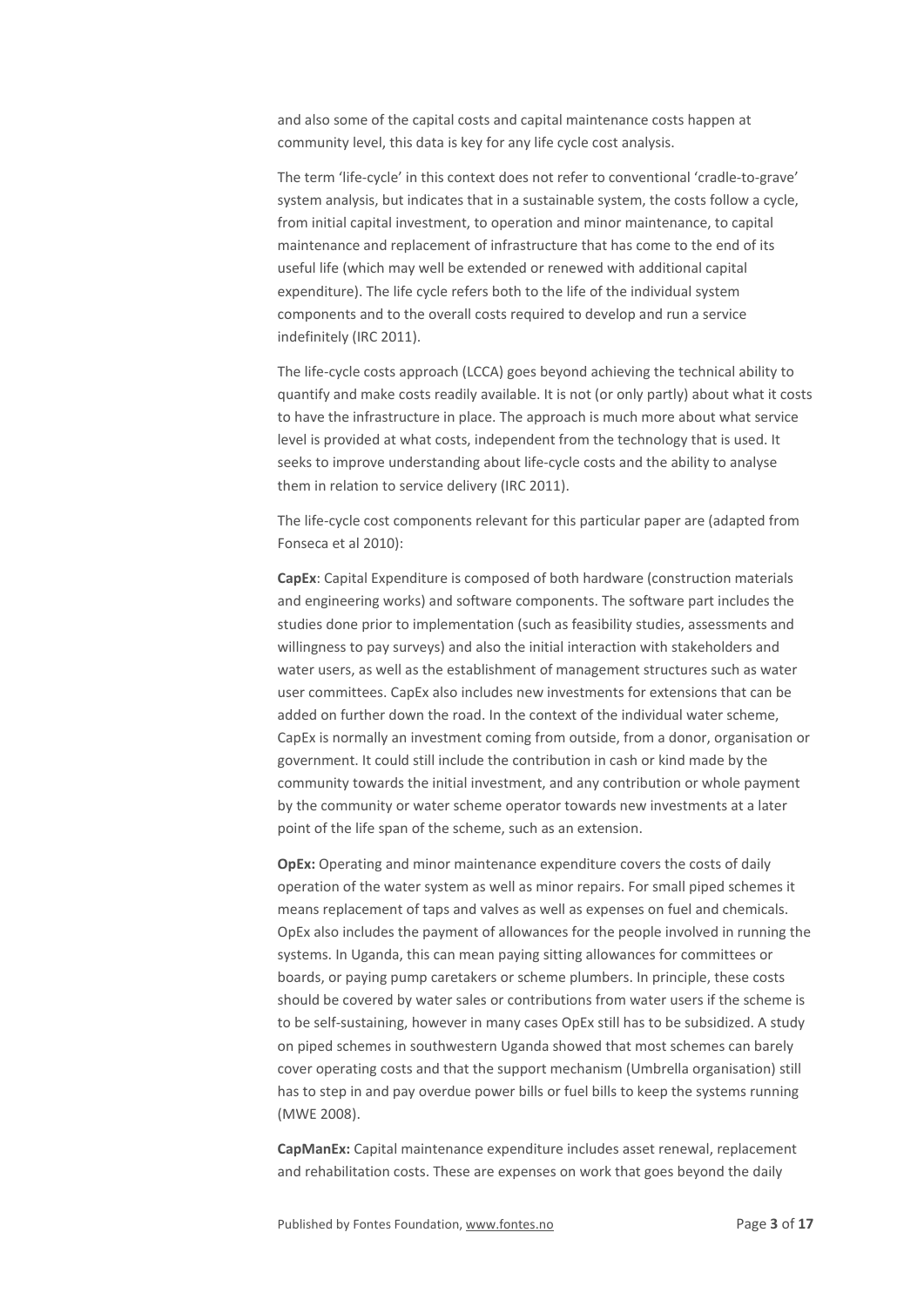running of the systems, but that is required to keep them running. Examples in Uganda are borehole rehabilitation, major repair on a pump or storage tank in a piped scheme or the replacement of a faulty generator. In the context of Ugandan small piped water schemes, these costs are ideally to be paid for by savings made by the individual scheme. Where this is not enough, the district local governments or town councils receive grants from the central government to cover this. However, these funding instruments often include long delays, and the amounts are minimal per district (Koestler and Jangeyanga 2012b).

#### COLLECTION OF COST DATA

The Fontes Foundation implements this method by categorizing the expenditures of their water schemes in Queen Elizabeth National Park. Expenditures related to the project also in the years following implementation are organised according to the cost categories outlined in the LCCA framework. Information is collected based on the monitoring and evaluation framework outlined below. It includes expenditures incurred by the community, by other local partners and local authorities and by Fontes Foundation as the supporting mechanism. This paper will mainly focus on the expenditures by the community.

The main sources of information at community level are the monthly reports. Currently, the communities are required by the foundation to submit monthly reports. This is necessary to incentivise accountability and transparency both within the community and between the committee and the supporting agency. The water committees complete the reports at their monthly meetings and submit a carbon copy to the headquarters of the foundation in Kampala.

The reports ask the water committee to identify the amount of chemicals added per filled settlement tank and the amount of chemicals left in the store. They are also asked how often the storage tanks are filled (quantity), what price the villagers are paying for water, and how much time it takes to fill the settlement and storage tanks (fuel consumption). In addition, the committee is requested to account for total collected income and to list expenditures by category. Finally, the report documents the number of families using the treated water, problems encountered, and possible solutions. The monthly reports also indicate where the water system has received financial support from other local entities, like the Sub County or a local politician.

Until now, the organisation has been carrying out these tracking exercises approximately every 2 years. The first exercise took place in 2010 and led to the publication of Koestler et al (2010), which was presented during the IRC International Symposium in The Hague in November 2010. The paper summarised data from four water projects from 2004 to 2010, including the expenditures incurred by the organisation and other stakeholders contributing towards the project.

#### COLLECTION OF OTHER DATA

To gather information about the villages, semi-structured interviews were conducted in June and July 2012 on site. Interviews were personally conducted among villagers within the three communities. Interviewed were 34 Committee Members, 54 Water Users, four local governmental authorities, and one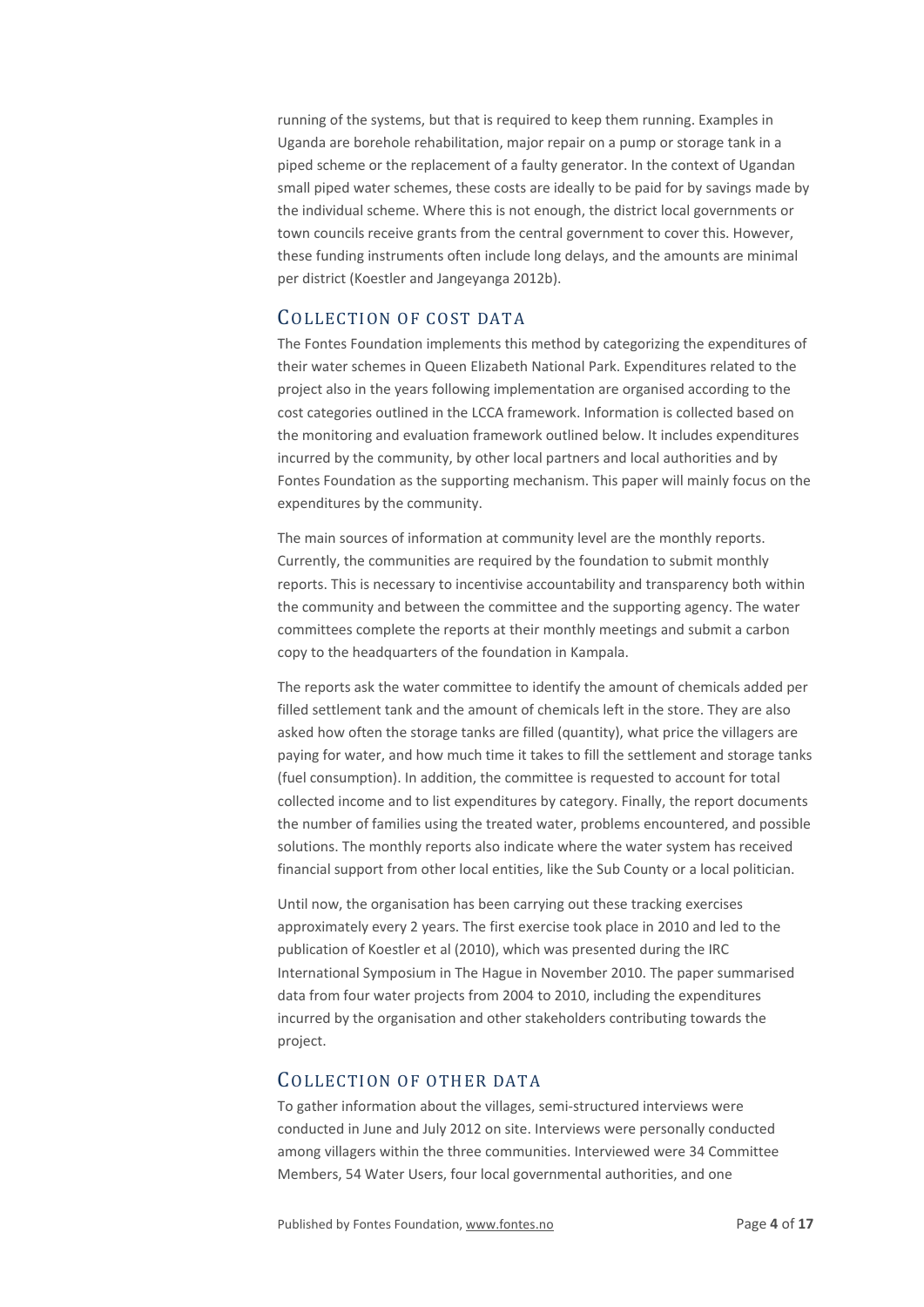representative from the Uganda Wildlife Authority (UWA). The committee members were asked questions regarding their involvement in water system maintenance, such as how often they hold meetings and how quick they are to respond to problems or breakdowns. Water users were asked about their water usage patterns, in order to reach a deeper understanding of the meaning of the system to the community.

The interviews were conducted with the assistance of a translator between English and the local dialect. In some instances, this translator was directly affiliated with the Fontes Foundation, which may somewhat limit the reliability of the results because the interviewees may have felt pressured to respond appropriately in the presence of the donor affiliate. It is also possible that minor misunderstandings exist due to the language barrier and that nuances were not captured in translation. Overall, the results of interviews were designed to capture a snapshot of each village's experience with its water system.

## COMMUNITY OVERVIEWS

The villages in Queen Elizabeth National Park, Western Uganda, face unique challenges because they are restricted from agricultural activities and hunting to protect the wildlife within the park's borders. Villagers face dangers daily from wild animals like hippos and crocodiles near the water sources. The Kazinga Channel, which connects Lake Edward to Lake George, serves as the primary source of water in the region, due to salty ground water. In addition, the quality of water is unsafe for human consumption and requires a comprehensive treatment process to become potable. Water is abstracted from the Channel and allowed to settle by adding Aluminum Sulphate for few hours, before it is pumped through pressurised sand and activated carbon filters and finally chlorinated. All systems mentioned in this paper use the same technology, which is showed to be simple enough for communities to operate by providing safe and clean drinking water. Based on field interviews conducted in June and July 2012, no members of these communities use untreated water for drinking when treated water is available.

The water projects are run by water committees, which are elected democratically by community members. This is one of the management models currently used for piped water schemes in Uganda, where systems are too small to attract the involvement of the private sector (Koestler and Jangeyanga 2012a). The model can be characterized as an extension of the community management model, where business principles are introduced in a largely voluntary and local setup. The model is illustrated by the figure below, and has been tried and developed by Fontes Foundation since 2004. It has several advantages over other models in Uganda, like the fact that members of the committee are elected and not appointed by government.

The committee members are trained by Fontes Foundation to take on different roles, such as chairman, treasurer, secretary and members. The committee acts in fact like a small business management (see figure 1); they collect money from water sales, pay running costs and salaries to the pump attendants and tap attendants and bank the "profit" for future repairs. In this way, the model is in essence based on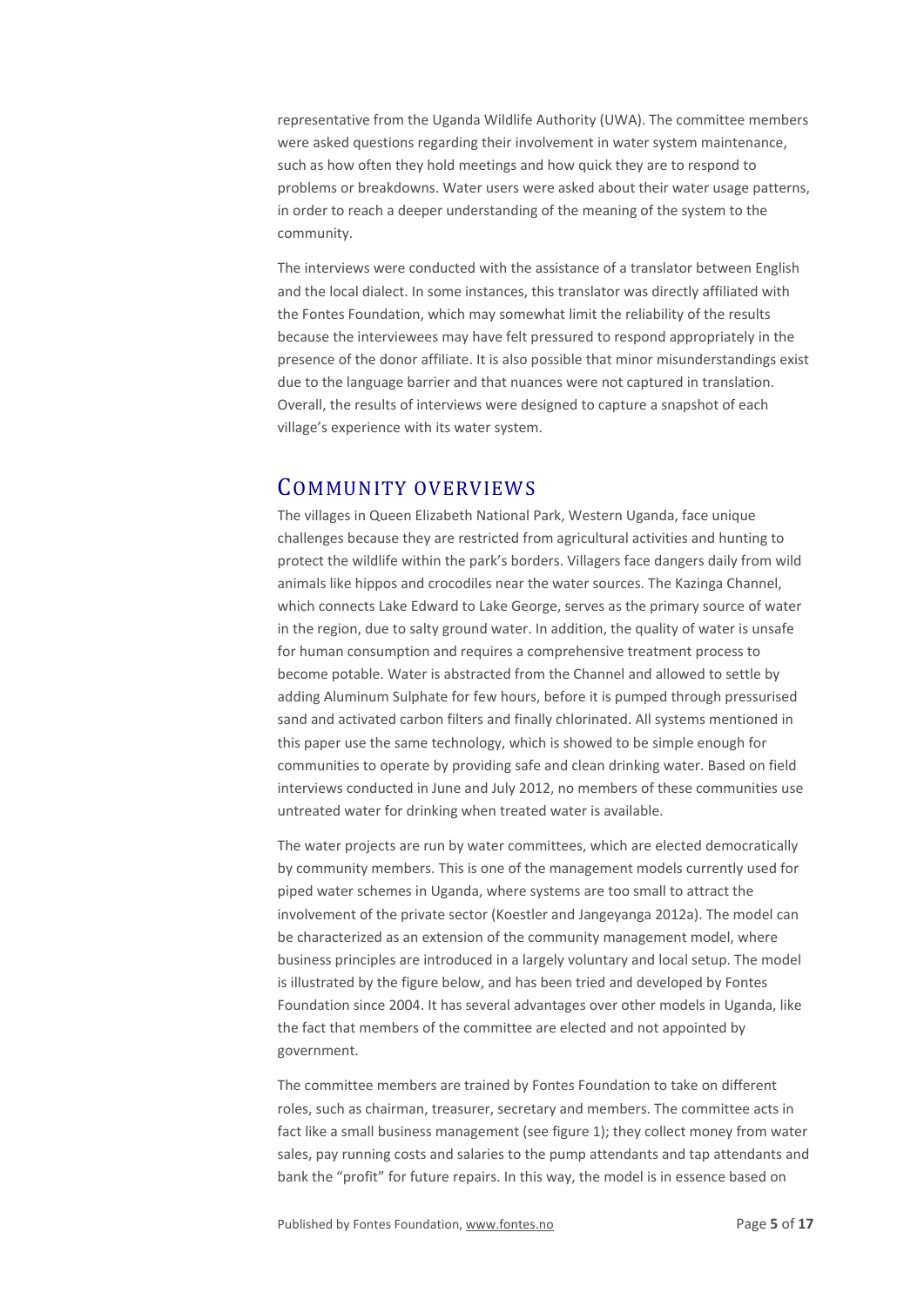voluntarism, but still has a business structure and is managed using accounting and management principles. The main role of Fontes Foundation after the installation of the scheme consists in maintaining and training these structures and giving them incentives and tools to run their "business" in a sustainable manner. Although the margins are small, the committees are able to pay themselves a small allowance for the work they do, and some are even able to bank money to finance future repairs.



*Figure 1. Management model in Fontes Foundation projects.*

#### KATUNGURU-RUBIRIZI

The water purification scheme was first installed in February 2004 to serve a population of 530 villagers. Water in Katunguru-Rubirizi is distributed at one public tap stand with four taps, and one at the local primary school. The community members buy water paying for every twenty litre container, and the primary school is metered and pays on a monthly basis. Based on surveys, members of this community use, on average, 19.8 litres of treated water per capita per day. Villagers report an average of nine minutes total to collect water each time, and they would be willing to contribute an average of 800 UGX per household for an emergency repair to the system.

#### KISENYI

Kisenyi is another fishing village that faces a seasonal difficulty. With heavy rainfall, the roads become inaccessible and the community is effectively isolated. The water system was installed in 2007, and serves about 770 villagers. It uses solar technology to pump the water when the weather is good, and is able to provide water at a considerably lower price than the other villages due to the reduced running costs. Water is provided at two public tap stands, each with four taps. On average, villagers use 22.1 litres per capita per day. It takes water collectors an average of three minutes, and villagers would be willing to contribute 1550 UGX for an emergency repair to the system.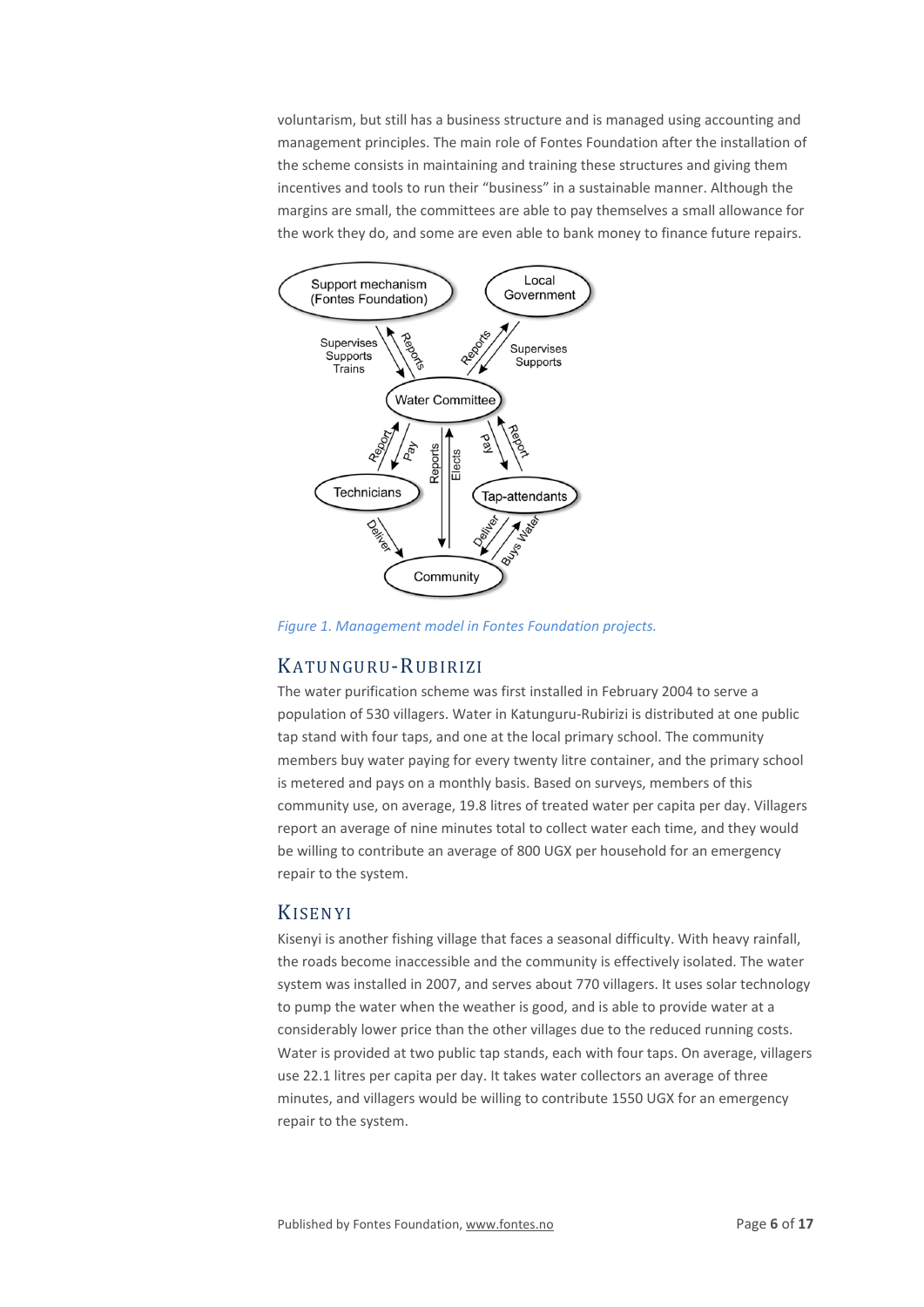#### KAZINGA

Many wild animals occupy the slope between the village and the Kazinga Channel, which impacts the safety of approximately 710 villagers. A piped water system was installed in 2007 and average daily water consumption is 21.5 litres per capita. Villagers report an average of three minutes to collect water each time, and they are willing to contribute and average of 3400 UGX to repair the system in case of an emergency.

# COMMUNITY INVOLVEMENT

One of the main conditions for the proper functioning of the systems, in the experience of Fontes Foundation, is community involvement. The management committees meet once monthly to submit reports documenting cash inflows and outflows, problems faced and resolutions sought. The financing arrangement outlines that money is acquired through the sale of water, grants and donations, loans, and fines. Currently, the communities remain heavily dependent on the Foundation to support major repairs. Hopefully, an understanding of the villages' long-term financial needs will enable communities to plan and budget for their future needs. Prior to the implementation of the system, water was collected from a surface water source or harvested from rain and simply boiled as treatment. Now, the villagers can access substantially higher quality water for 100 UGX per twentylitre jerrycan, which is about \$0.04 USD. Interviews were carried out in each village with committee members in order to assess their commitment towards running the water schemes, and to assess if they could be able to cover capital maintenance costs in future as well. Community involvement can also be evaluated based on the responsibility of the reigning water committee. Given the opportunity to engage with members from each water committee, we were able to discern a few distinguishing factors about them that may impact its corresponding service delivery level.

#### KATUNGURU-RUBIRIZI WATER COMMITTEE

Members of Katunguru-Rubirizi's water committee are typically diligent about meeting monthly and they maintain regular attendance. Whenever there is a problem with the water scheme, they call a meeting to analyze and decide a method for action. Repairs are performed internally when possible, but a local technician or even the Fontes Foundation can be summoned for larger issues. For example, a pump once broke and the water committee decided to send it to Kampala for repairs. A larger problem arose when a pump was beyond repair. In this case, the community raised half of the necessary funds internally, and received assistance from the Fontes Foundation to fully replace the unit, an equivalent of USD 900. This shows that although the committee fails to perform some duties such as meeting regularly, they were still able to take adequate action once a problem occurred. The fact that they were able to raise half of the necessary funds to replace a pump, a major expenditure and part of capital maintenance, shows that their commitment to keep the system running is there. This is despite the fact that the willingness to pay for a repair was the lowest recorded amongst the villages. This is the oldest water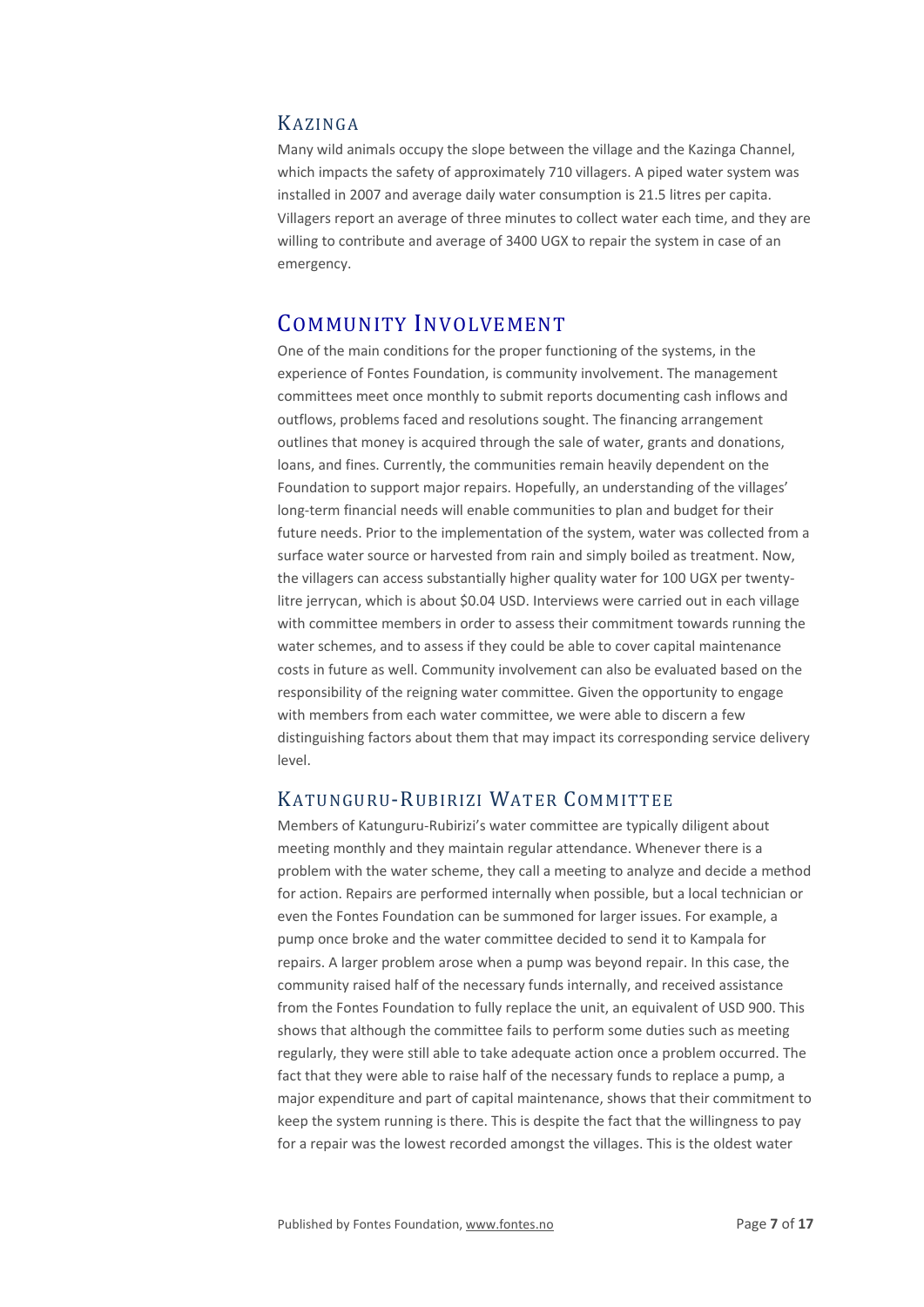project where people have been trained on the fundamentals of water system management the longest, so it is a promising development.

## KISENYI WATER COMMITTEE

Kisenyi's water committee is unique because the village has decided not to hold reelections for the existing members. The leaders operate efficiently and have built a high level of trust with the community. Their first response when there is an interruption in service delivery is to call a meeting and decide what to do next. For example, a broken filter was replaced with some money raised internally. Although the expense was also subsidized by the Fontes Foundation, this demonstrates the ability of willing water committees to begin to raise funds for large repairs from within.

## KAZINGA WATER COMMITTEE

The water committee of Kazinga holds regular meetings and boasts regular nearperfect attendance. They are able to complete most repairs internally, most likely because they have a trained technician in the village. In 2010, the generator had to be replaced due to repeated failures resulting in high operations costs for the committee. This cost was covered entirely by Fontes Foundation.

# SERVICE DELIVERY

When analysing cost data, it is necessary to also assess the service delivery of the water committee in question. According to Patrick Moriarty and others of IRC, service delivery is commonly defined by the quality, quantity, accessibility, and reliability of clean water to a community (Moriarty et al 2011). Quality is typically measured by one or more indicators, which demonstrates its chemical and biological quality. Quantity is measured by litres per capita per day. Accessibility can be measured as a combination of both distance to the improved water source and time taken to collect water. Reliability is defined by the amount of downtime during which water is unavailable.

A high level of service delivery is defined by a minimum of 60 litres per capita per day of high quality water. Intermediate service delivery is defined by a minimum of 40 litres per capita per day of acceptable quality water from an improved source, spending no more than 30 minutes per day doing so. Basic service means accessing a minimum of 20 litres per capita per day of acceptable quality water from an improved source, spending no more than 30 minutes per day. Any service level below these levels will be labeled as sub-standard or no service (Moriarty et al 2011).

A table of interview results is displayed below.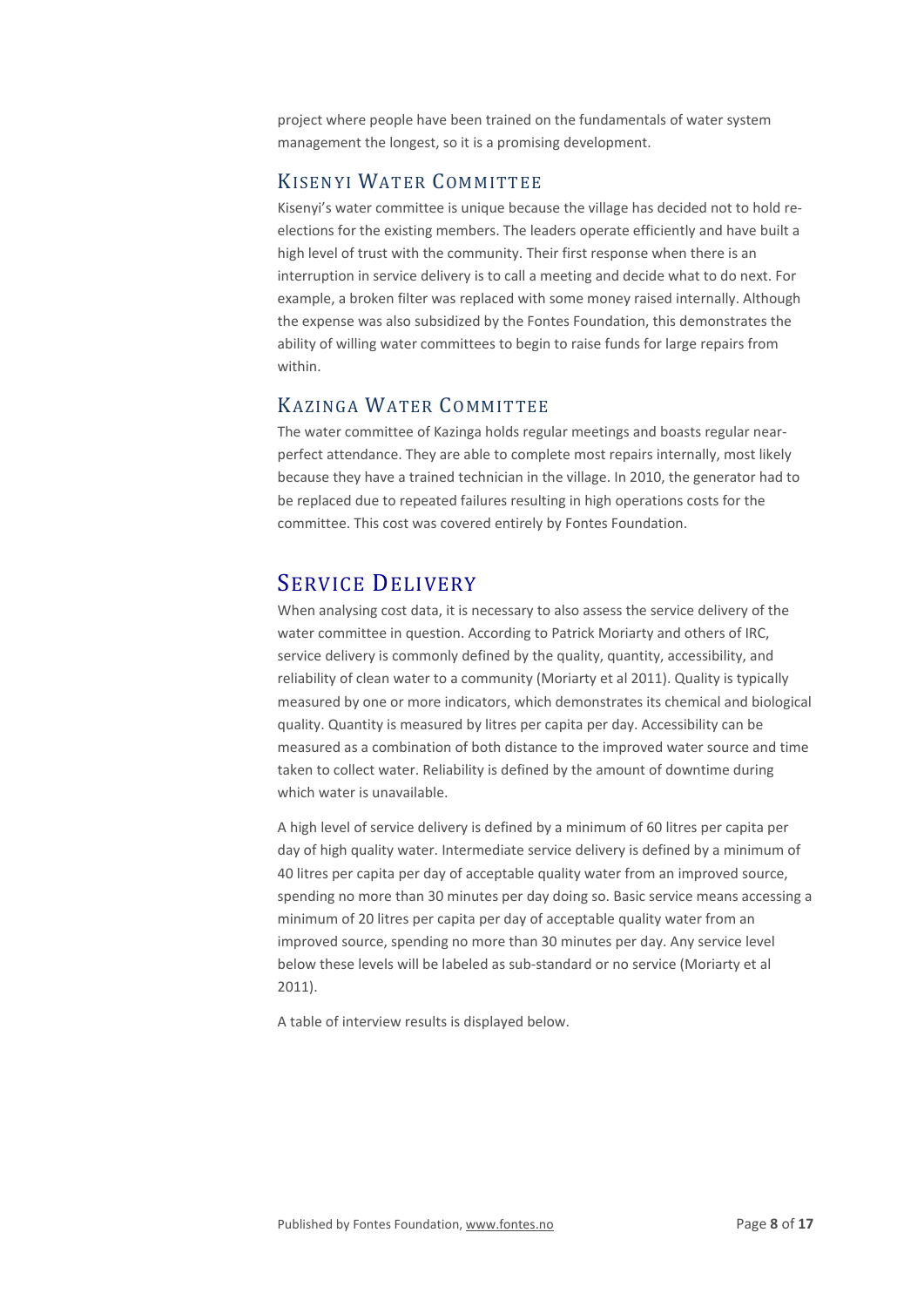|  | Table 1. Service levels in the three villages. |  |  |  |  |
|--|------------------------------------------------|--|--|--|--|
|--|------------------------------------------------|--|--|--|--|

|                                                              | Katunguru-<br>Rubirizi | Kisenyi | Kazinga | <b>Benchmark</b> |
|--------------------------------------------------------------|------------------------|---------|---------|------------------|
| Average jerrycans per<br>household per day                   | 3.58                   | 5.56    | 5.91    |                  |
| Average litres per<br>person per day                         | 22.95                  | 32.81   | 26.78   | 20               |
| Average number of<br>minutes to collect<br>water             | 8.15                   | 8.19    | 4.39    | 30               |
| Percent of households<br>willing to contribute to<br>repairs | 95%                    | 100%    | 88%     |                  |

Based on the sample of the village that was interviewed, all community members are above the threshold for basic service delivery because they have access to more than 20 litres per capita per day in fewer than 30 minutes per day. It is important to note that all villages have an abundant supply of untreated water within 30 minutes as well, which is used for washing, bathing and cleaning. Adequate levels of quantity and accessibility are met in each village. However, we can see that small differences exist within the communities. For example, the village of Kisenyi consumes substantially more water per person than the other two villages, and they boast 100% willingness to contribute extra money to repair a broken water system. This may reveal a correlation between understanding the importance of the system and general service delivery. Or perhaps, the villagers are more likely to financially support the water scheme because it benefits them so effectively.

Regarding quality, we do not have consistently reliable data on the quality of water that is being treated in the villages. Technicians are trained to measure free residual chlorine levels regularly at the taps in order to make sure the water is safe, however there are no records. A monthly quality test may be implemented in the future as a way to increase advance awareness of possible problems.

## INCOME

The income in the water schemes comes mainly from water users paying for water at the tap. Some schemes occasionally receive donations locally, either from local politicians during elections or campaigns, or from local government as part of a subsidy arrangement. Institutions such as schools and health centres are metered and pay on a monthly basis.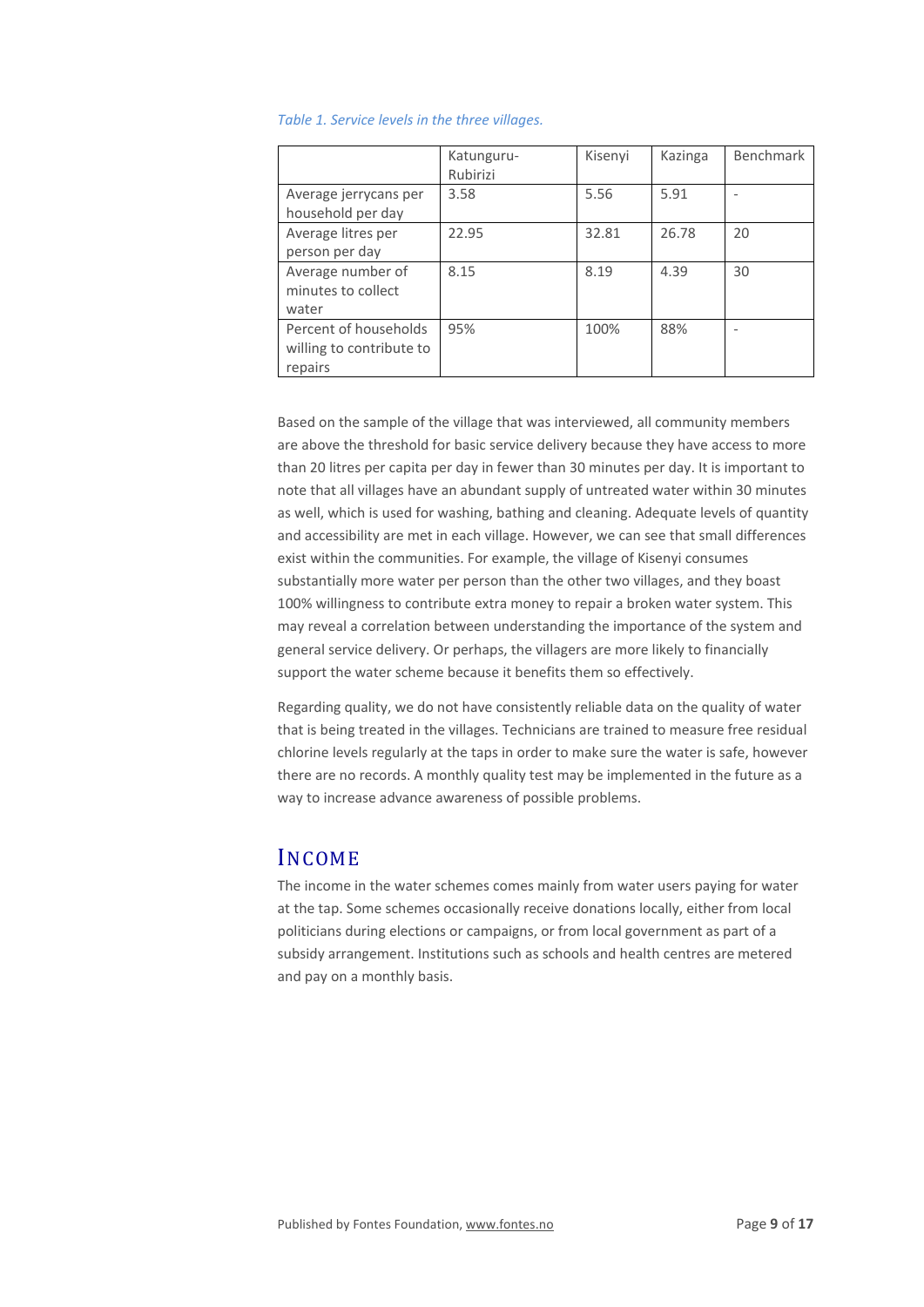

*Figure 2. Income levels per month in three villages.* 

The figure above shows the income levels over a period of 7 months for all three villages. All incomes are converted from Uganda Shillings to 2012 USD. It is clear how Katunguru-Rubirizi generally has the lowest incomes, ranging between 90 and 200 USD per month. Kazinga and Kisenyi both have considerably higher incomes, which could be linked to larger populations and the fact that they have two taps and not one where water can be sold. The income data is important because it shows that even in extremely poor communities, like these in Queen Elizabeth National Park, villagers are able to pay up to more than 600 USD per month for drinking water in Kisenyi, which means 0.77 USD per capita per month.

The main external factor to influence water sales is rainfall. This is because many households still harvest rain water since it is conveniently done at home and free. This becomes clear when graphs with rainfall data are compared to the incomes of the water project. Figures 3 and 4 below clearly show the connection between income levels and rainfall. The most pronounced connection can be seen in January 2012, where rainfall was at a low and income levels rose to more than 200 USD per month. This shows that although people have access to treated water, the costbarrier is still strong and people tend to use rain water whenever it is available. This is to be expected in a poor community where cash money is scarce. However, rain water is not always as safe as roofs are not always permanent and clean, and most houses lack proper collection systems.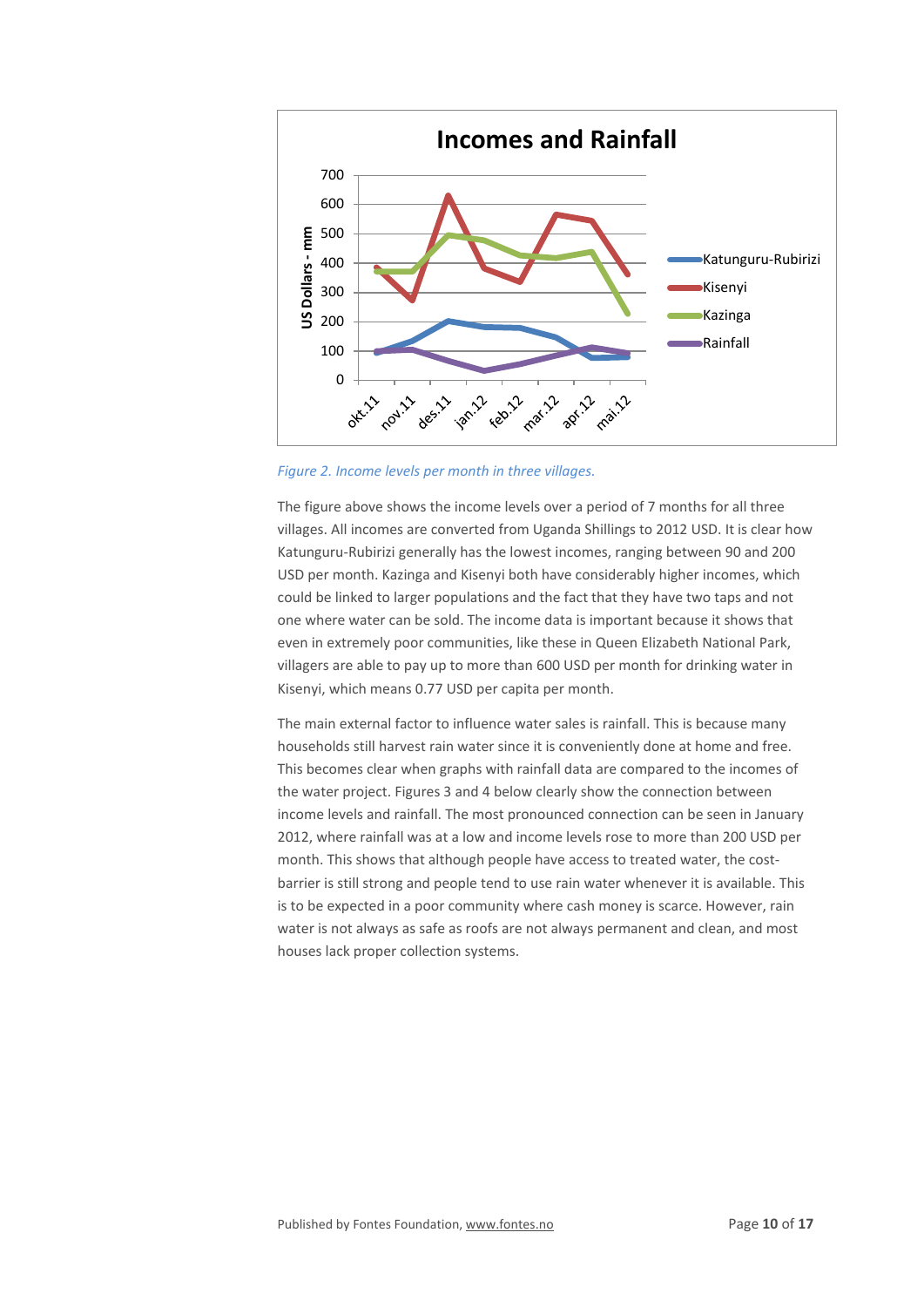

*Figure 3. Incomes and Rainfall of the Villages.[1](#page-10-0)*

The analysis shows that there are significant fluctuations in income, mostly related to rainfall. In Kisenyi, the differences can be more than 300 USD per month, which is significant when the average income is approximately 400 USD per month. This finding is important to be taken into account when planning and budgeting for operation and maintenance expenditures. It is also a significant feature to include in any business plan for individual small piped schemes.

## **EXPENDITURES**

Expenditures were grouped in the three WASHCost categories CapEx, CapManEx and OpEx. CapEx is manly new investments, such as setting up a new fence or adding washouts on the storage tanks. CapManEx includes rehabilitation or replacement of existing infrastructure, such as the replacement of a faulty pump, rehabilitation and painting of a tap-stand or fixing a significant leak in a tank. OpEx includes mainly three categories: Fuel and chemicals to run the systems (or payment of power bills in the case of Katunguru-Rubirizi), minor maintenance and allowances to staff. Since fuel and power costs are high in Uganda (one litre of petrol is currently 1.42 USD) they represent the majority of the OpEx expenditures. This also means that the wellfunctioning of the systems is prone to abrupt fluctuations in power or fuel prices. Only expenditures covered by the individual schemes are captured here.

<http://www.audleytravel.com/Destinations/Africa/Uganda/Places-to-Go/Queen-Elizabeth-National-Park/Climate.aspx>

1

<span id="page-10-0"></span> $1$  The rainfall data is taken from a tourism website, which showed to have more specific data on the different locations compared to official sources: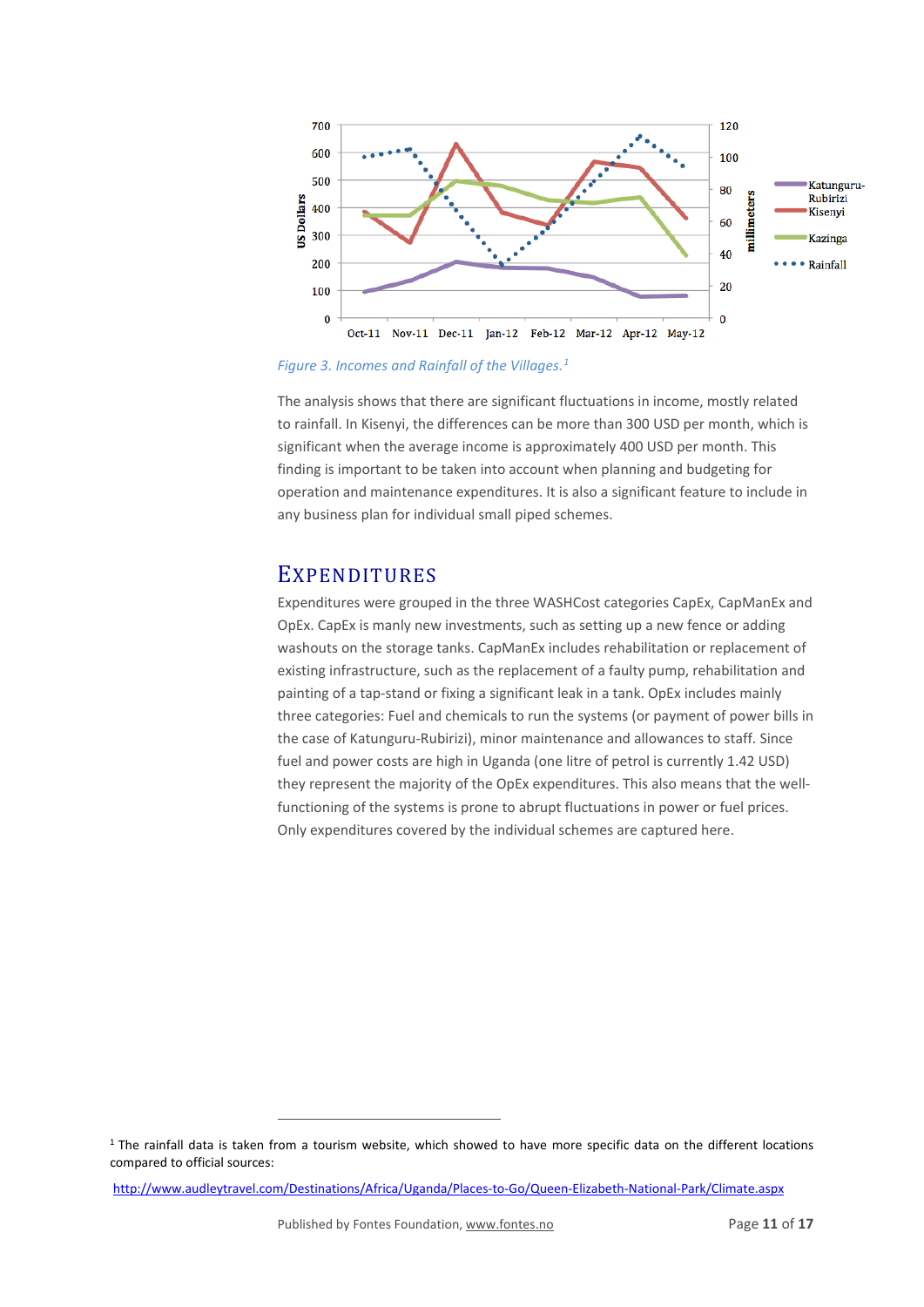

*Figure 4. Expenditures in Katunguru-Rubirizi in 2012 USD.*

The data shows a relatively steady OpEx between 100 and 150 USD over time. The peak in OpEx in January 2012 correlates with the low rainfall (see Figure 4) which confirms the fact that a large part of OpEx is used on direct running costs of the schemes such as power bills and fuel for the backup generator. Katunguru-Rubirizi is the only scheme connected to grid power, but power cuts are notorious in this part of Uganda so the backup generator is used frequently. The peak in CapManEx in June 2011 is due to a faulty pump that had to be sent to Kampala for repairs at the expense of the committee. Luckily, due to a partnership with Uganda Wildlife Authority and creative solutions found by the scheme technicians, the system could keep operating even while the pump was being repaired. The data also shows that even in a system with expenditure levels between 50 and 150 USD per month, the committee and the community are still able to come up with a capital maintenance expense of over 300 USD when necessary.



*Figure 5. Expenditures in Kisenyi in 2012 USD.*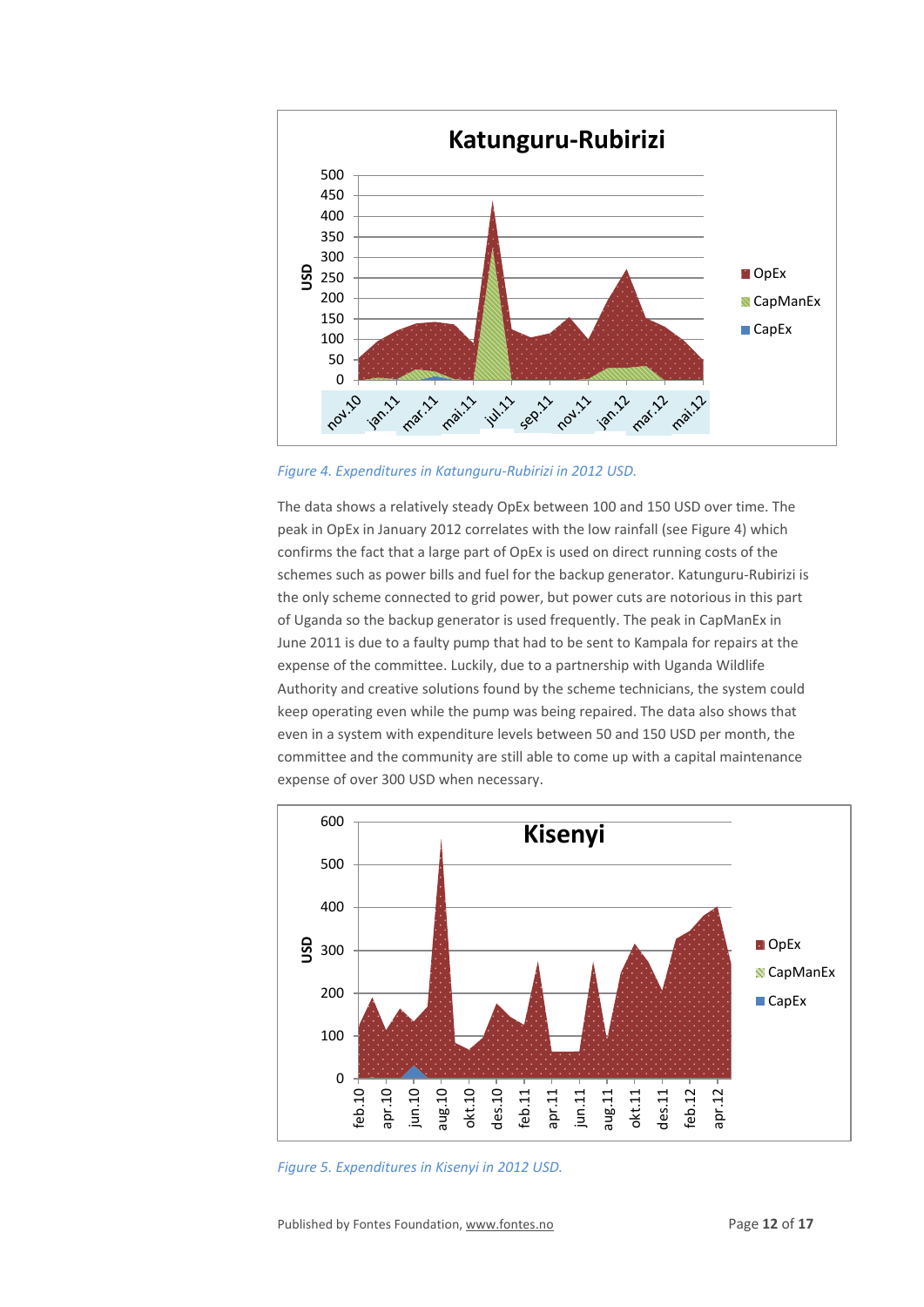Kisenyi sees much higher fluctuations in expenditures. This can be linked to more fluctuating income levels (see Figure 2), but is probably also linked to the fact that Kisenyi has a solar system where fuel is not required when there is sufficient sunshine to run the pumps. Another reason for the fluctuations could be inconsistent reporting of the data. In August 2010, there was a temporary electrical problem with the solar panels and consequently the operation costs peaked as the committee had to use the backup generator to pump water every day. The increased operations costs in 2012 are due to several small repairs necessary to keep the submersible pump running. On average, expenditures are between 100 and 400 USD per month, although there is an upward trend from October 2010 to April 2012.



*Figure 6. Expenditures in Kazinga in 2012 USD.*

Expenditure levels in Kazinga look much more uniform. Operation expenses are stable between 350 and 450 USD per month, except for a peak in March 2012. This village uses a lot of money on fuel since they have no alternative power source, and consequently expenditure levels are higher than in the other villages. Due to a higher load on the generator, they also spend more than the other villages on servicing and maintaining the generator.

#### FINANCIAL VIABILITY

If income levels are compared with expenditures, the projects are not always in positive. A look at the graph below shows the balance between incomes and expenditures on a monthly basis in Kisenyi. This project should in normal terms be the most viable project since it has the lowest running cost expenditures due to the solar panels. However, it can be seen that at certain points the balance is as low as 300 USD. The negative balances can be explained by the fact that this village has an active village savings and credit scheme, and the water system uses this village bank to take small loans to cover deficits but also to keep money safe before it is banked. In remote villages safe storage of money is always a challenge, and Kisenyi is about a 3 hours journey from the nearest commercial bank. However, using the village bank can also have its challenges; in another village the water scheme lost all its savings when the village bank went bankrupt.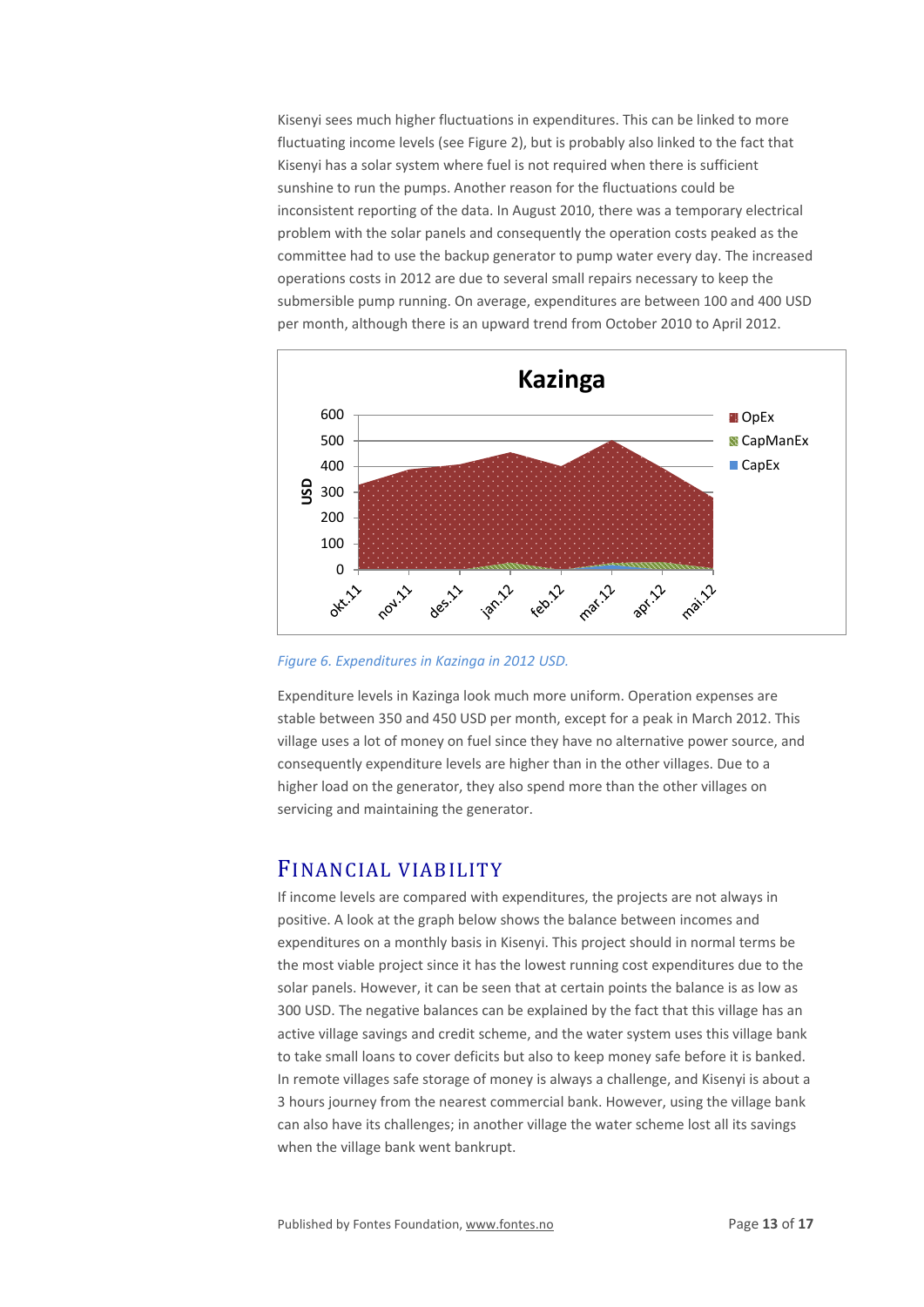



*Figure 7. Balance with the water committee in Kisenyi.*

Mostly, however, the balance is close to zero. It also does not show an increasing trend that should be visible if the committee was able to bank money every month for future large repairs. In conclusion, the water scheme is able to cover expenses with the use of small loans once in a while, however the margins are not large enough for the committee to bank any money for future breakdowns.

# **CONCLUSIONS**

By focusing on data from the individual water schemes, with the expenditures grouped in the WASHCost categories, a number of important conclusions can be drawn.

First, the water schemes are able to show considerable income levels simply by selling water to consumers, in communities that are poor and faced by a number of challenges by being located in a National Park. In fact, the incomes are sufficient to cover all operations expenditures and even some capital maintenance and capital expenditures. In a country where [2](#page-13-0)4.5% lives below the poverty line<sup>2</sup>, it is impressive that they can afford to spend up to 0.77 USD per capita per month on safe drinking water. Considering an average family has 5 children and two adults, this means 5.39 USD per family per month. It shows that the population values the safe drinking water highly, and this is especially encouraging knowing that all communities have abundant access to free surface water at any time. Although it is still necessary to sensitize communities on the benefits of safe water, there is ample demand for safe drinking water in rural communities, especially when it can be delivered conveniently near the households.

A second important consideration is the impact of external factors such as rainfall on the income levels. This is specifically important to take into consideration when drawing up business plans so that regular maintenance expenditures that are not related to water quantity, such as service on pumps and generators, can be planned and budgeted for adequately. It also shows that people still look for cheaper options

1

<span id="page-13-0"></span><sup>&</sup>lt;sup>2</sup> CIA World Factbook <https://www.cia.gov/library/publications/the-world-factbook/geos/ug.html>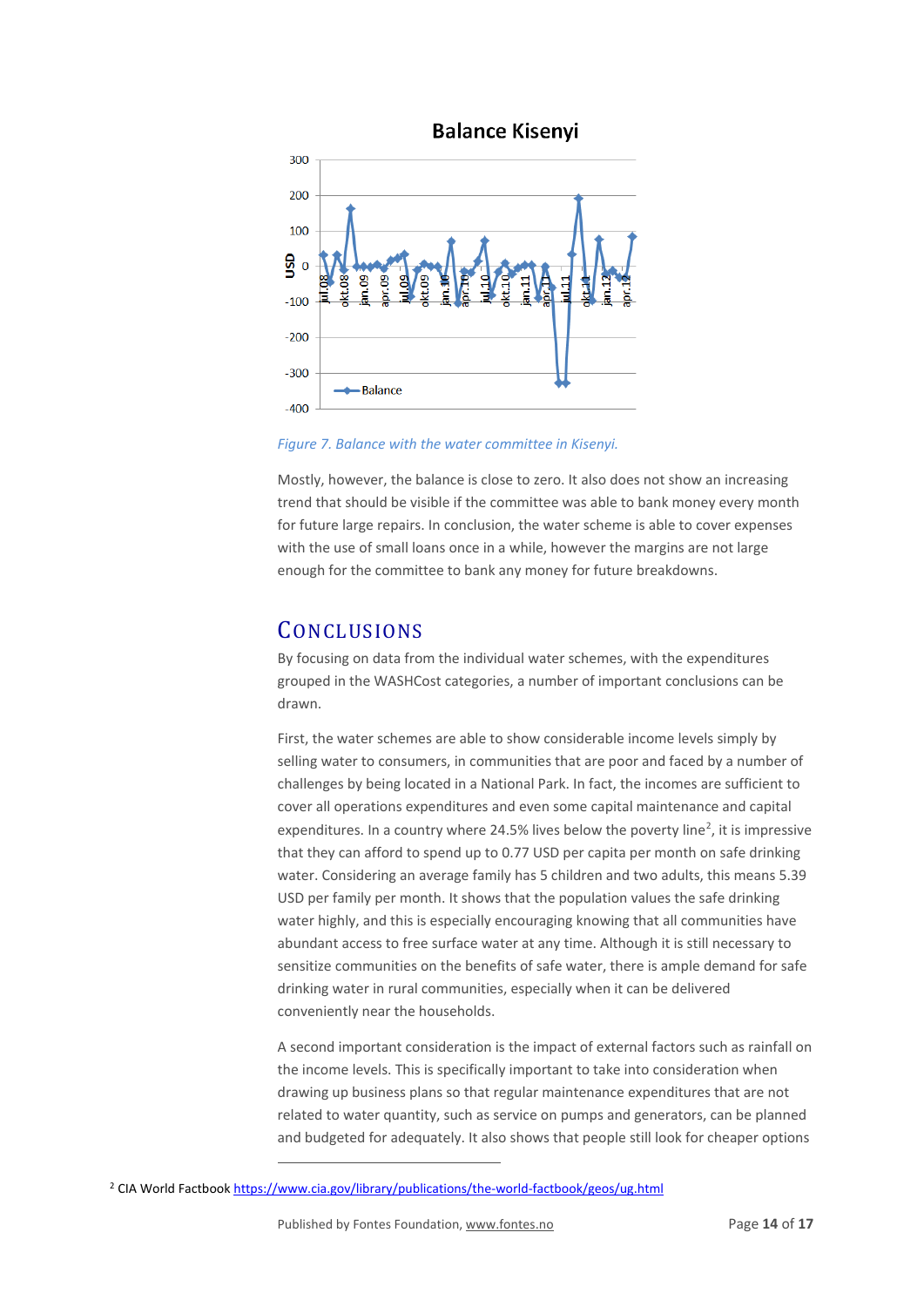of getting access to water apart from the surface water source, and that rain water is an important complementary source for rural households in Uganda.

The study also shows a relatively high per capita consumption in the villages, all of which meet the target of 20 litres per capita per day. This shows that although water is expensive and an alternative free source is available, people still consume relatively high volumes of treated water, mainly for drinking and cooking. This is again an indicator that the demand for treated water near the households is high, even in poor rural communities.

When considering the expenditures of the schemes, it can be seen that most expenditures are related to operation and minor maintenance, and that the individual schemes have contributed little towards capital maintenance expenditures in the period analysed. This does not mean that capital maintenance costs have not been necessary, as organisation records show. When asked about their willingness and ability to pay, between 88% and 100% of respondents in the three villages answered that they would be willing to contribute towards a large repair. These are encouraging numbers and show that the villagers understand the importance of their water system, that they feel ownership towards it and that they trust that the management of the system will handle their funds truthfully. However, when it comes to the actual amount they are able to contribute, the numbers are less encouraging. For example, Katunguru-Rubirizi with approximately 110 households would be able to raise only 34 USD. Kazinga has the highest ability to pay with 269 USD, but even this is not enough to replace a pump or a generator which would be in the range of 800-1500 USD. The findings show that although communities show positive attitudes towards contributing and making sure their water systems are running, the ability to pay is still too low to ensure financial sustainability of the systems over time. This means that although rural communities are able to cover operation costs, there is still need for outside support when it comes to large repairs.

The completed analysis yields an understanding of the periodic needs of three water systems. A community existing under similar circumstances to the ones studied here could expect to spend approximately 100 USD per month on operating and maintenance expenses, while financing additional repairs and replacements through money saved by extra income generated during the dry seasons. Tracking monthly costs is a good way to start understanding the financial needs of any water scheme, and comparing this data to seasonal patterns may yield deeper insights to the innerworkings of the system as a whole.

Operations expenditures can be predicted in small piped water systems by recording expenses over a period of time. In these villages, operation and maintenance can vary between \$50 and \$300 per month per system. Capital maintenance expenses typically are more difficult to predict. This can be because major repairs can be required unexpectedly, due to damage from wild animals, or theft or vandalism. However, if water committees are responsible about saving extra income on a monthly basis, additional costs are more likely to be manageable. At this time,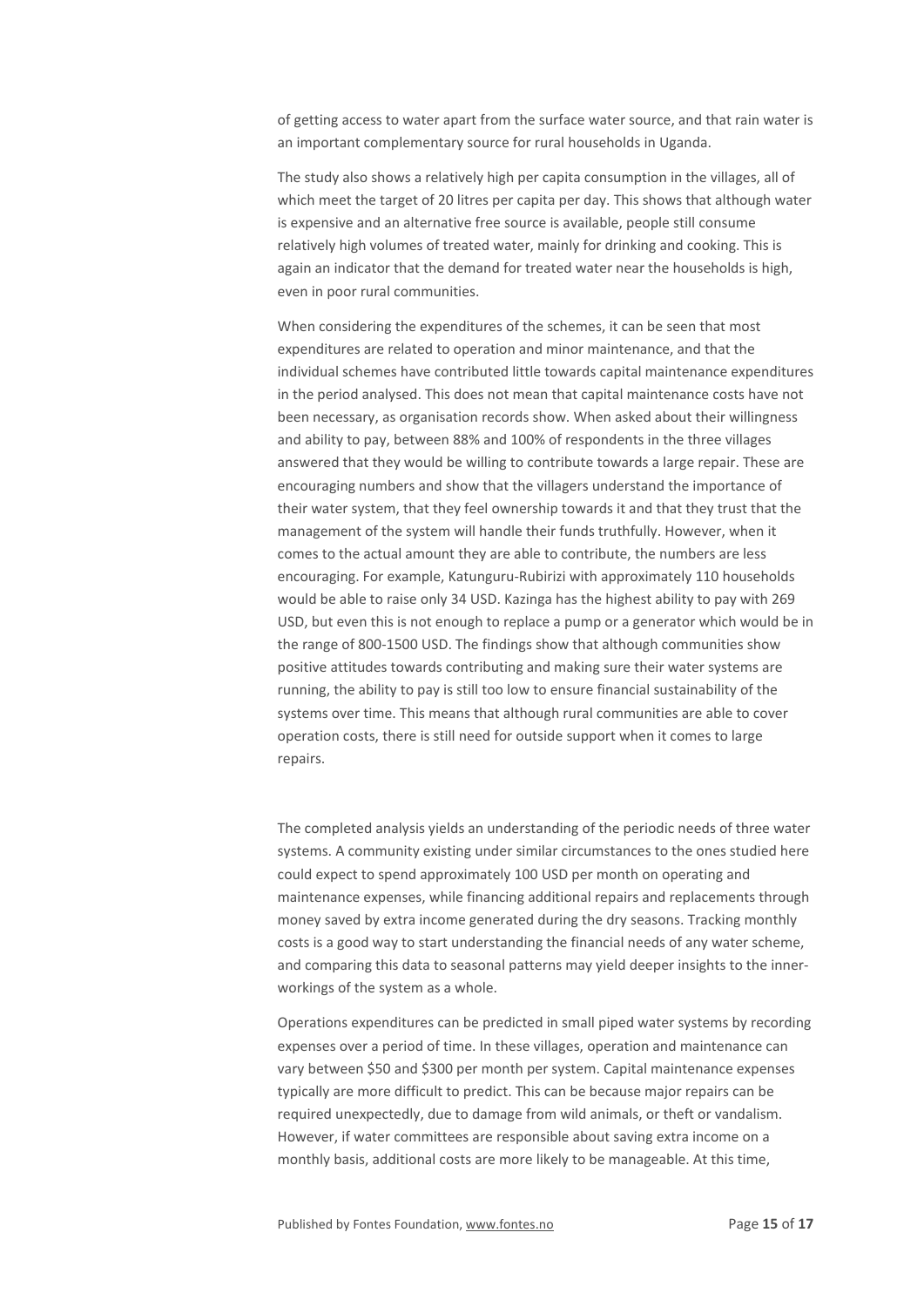however, the Fontes Foundation is still an active supporter of major repairs and replacements in every village that it works with.

## CONSIDERATIONS FOR THE FUTURE

How can these conclusions be relevant to the future of the rural water sector? First, the findings add important local data to a debate that is too often shaped around assumptions. For example, the data shows that by using a management model that introduces certain business principles into the traditional community management model, individual schemes are able to break even without outside subsidies even in relatively small and poor communities. This is despite the fact that the technology option is relatively expensive in running costs, having to treat surface water in addition to distributing it. From the interviews with villagers, this is mainly because the demand and willingness to pay for water is there, even with alternative free water sources available. Therefore, the traditional community management model might not be effective for small piped schemes, however certain principles such as a democratically elected committee can be maintained. It has to be noted that this paper does not consider the efforts required in external support to train and follow up this committee. At the same time, when looking at the financial data it is clear that in terms of covering running costs, the business is viable.

At the same time, the data underlines the need for outside support when it comes to large repairs. It shows that the margins are too small for the committees to be able to make any savings, and the contributions from households are too small to fix larger breakdowns. This means that in terms of covering life cycle costs, the business is not financially viable in the long run. This is not a surprise, as many rural water supply systems in developed countries are subsidised as well. However, it is an important point that needs to be carefully considered when designing management models and support mechanisms for the rural water sector in developing countries, and this paper provides data to support this conclusion. In practice, when budgeting for the life cycle costs of small rural piped schemes, CapManEx needs to be covered from a source outside the individual water scheme.

This study addresses a pervasive gap in water sector research regarding financing strategies based on empirical data. It provides a framework and understanding of the financial needs and capabilities of the water schemes in three small communities in Queen Elizabeth National Park. This project shows a glimpse into the types of studies that are necessary to understand the functioning of rural water schemes on an individual level, which helps to repair a lack of cohesion between practice and research across the charity water sector.

Future work would be useful to develop more concrete recommendations for transitioning between short term and long-term service delivery. In addition, continued reporting and monitoring these three communities would enable an even more thorough interpretation of what it takes to ensure continued water service delivery in a rural area. As the global population increases and water resources become more polluted and scarce, we need to reevaluate the standard approach to fulfilling the promise of adequate safe water access as a human right by continuing to research and evaluate existing practices.